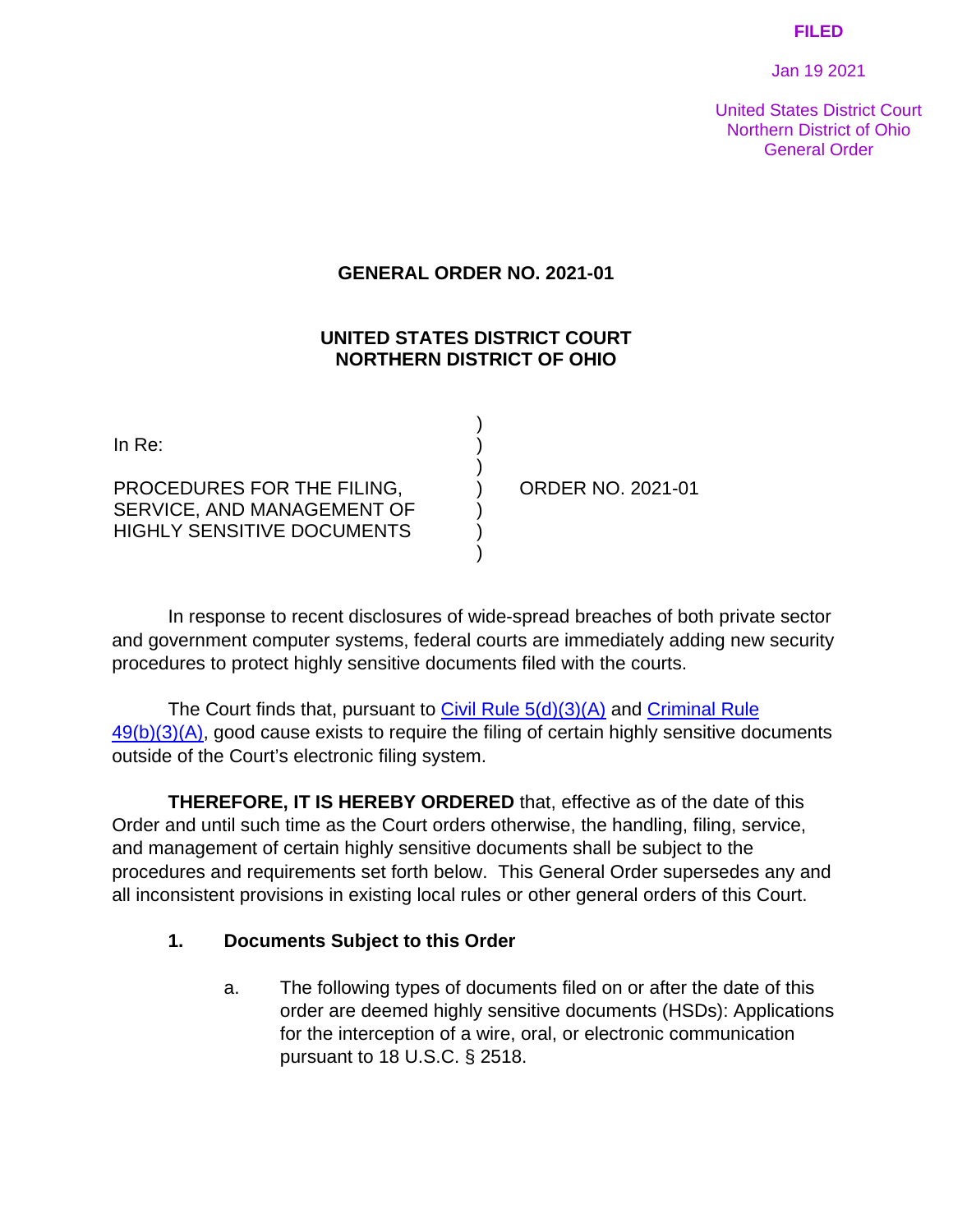- b. A document may be deemed an HSD if it involves the following:
	- national security;
	- foreign or domestic sovereign interests;
	- cybersecurity;
	- sensitive on-going law enforcement investigations;
	- intelligence or counter-intelligence operations;
	- information that would put at risk the safety of public officials or the integrity of governmental operations; or
	- non-public intellectual property, including trade secrets.
- c. The following types of documents will be deemed HSDs only if specifically requested by the United States Attorney and for good cause shown: Search warrant materials; applications for a pen register, trap and trace device, or caller identification option device; criminal complaints; and sealed indictments. A motion to seal, if granted, does not deem such documents HSDs absent a specific request from the United States Attorney to do so in the motion.
- d. The following types of documents generally are not considered HSDs: Presentence reports; pretrial release reports; most plea agreement addendums; filings and documents related to petitions for compassionate release and/or other sentencing relief; social security records; administrative immigration records; and sealed filings in most civil cases.
- e. Any dispute as to whether a document is an HSD shall be resolved by the presiding judge or, when no presiding judge is assigned, the miscellaneous judge.

### **2. Providing HSDs to Clerk or Judicial Officers Pre-Filing**

Proposed HSDs are to be provided in advance of filing to the Clerk, or directly to a judicial officer at his or her request, in paper form by hand delivery or regular mail.

### **3. Filing of Documents Deemed Highly Sensitive by a Judicial Officer**

Documents deemed highly sensitive by a judicial officer shall be filed and maintained in paper form by the Clerk in a secure paper filing system.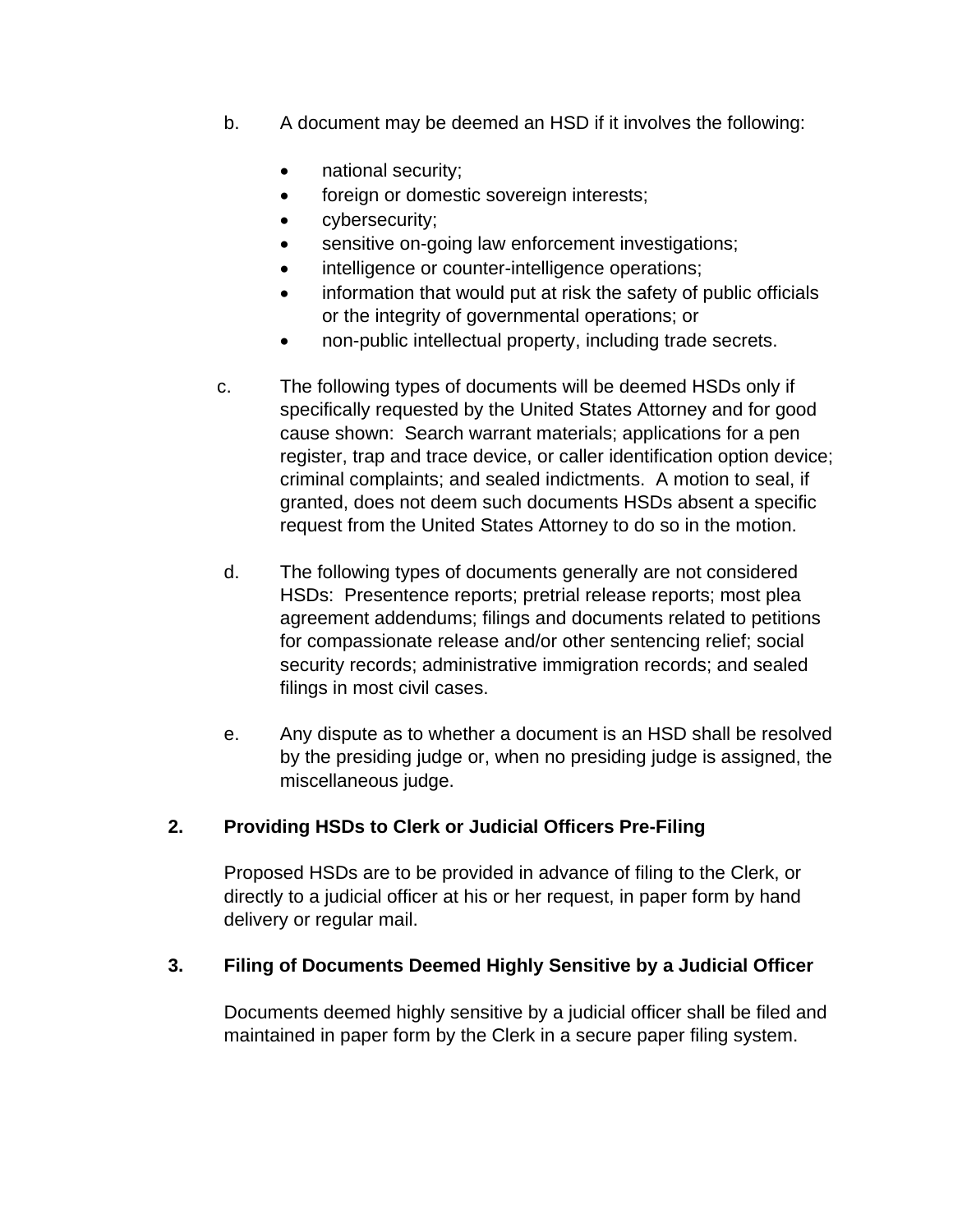# **4. Filing of Motions to Treat a Document as an HSD**

- a. If represented by counsel, a party shall file a motion to seal and treat a document as an HSD via CM/ECF under existing procedures, except that a copy of the proposed HSD shall not be filed electronically. The motion shall explain why the proposed document should be sealed and afforded treatment as an HSD. As soon as practicable after the motion is filed electronically, the filing party shall deliver to the Clerk's Office, or a judicial officer if so directed, a paper copy of the HSD sought to be filed along with a certificate of service. These documents shall be submitted to the Clerk's Office or chambers in a sealed envelope marked "HIGHLY SENSITIVE DOCUMENT." The outside of the envelope shall be affixed with a copy of the HSD's caption page (with confidential information redacted), along with the CM/ECF case and document number.
- b. If not represented by counsel, a party shall file by paper a motion to seal and treat a document as an HSD, together with the proposed HSD and a certificate of service. The motion shall explain why the proposed document should be sealed and afforded treatment as an HSD. These documents shall be submitted to the Clerk's Office in a sealed envelope marked "HIGHLY SENSITIVE DOCUMENT." The outside of the envelope shall be affixed with a copy of the HSD's caption page (with confidential information redacted), along with the CM/ECF case number.
- c. The filing party shall serve the HSD on the other parties as follows:
	- i. Civil cases by any manner specified in Civil Rule  $5(b)(2)$ , except for service via the Court's electronic filing system; or
	- ii. Criminal cases by any manner specified in [Criminal Rule](https://www.law.cornell.edu/rules/frcrmp/rule_49)  [49\(a\)\(3\)\(B\)](https://www.law.cornell.edu/rules/frcrmp/rule_49) or (a)(4).
- d. The Court will issue an order deciding the motion and, if granted, a docket entry will be made on the case docket indicating that the HSD has been filed with the Court. The Clerk's Office will maintain the HSD in a secure paper filing system.